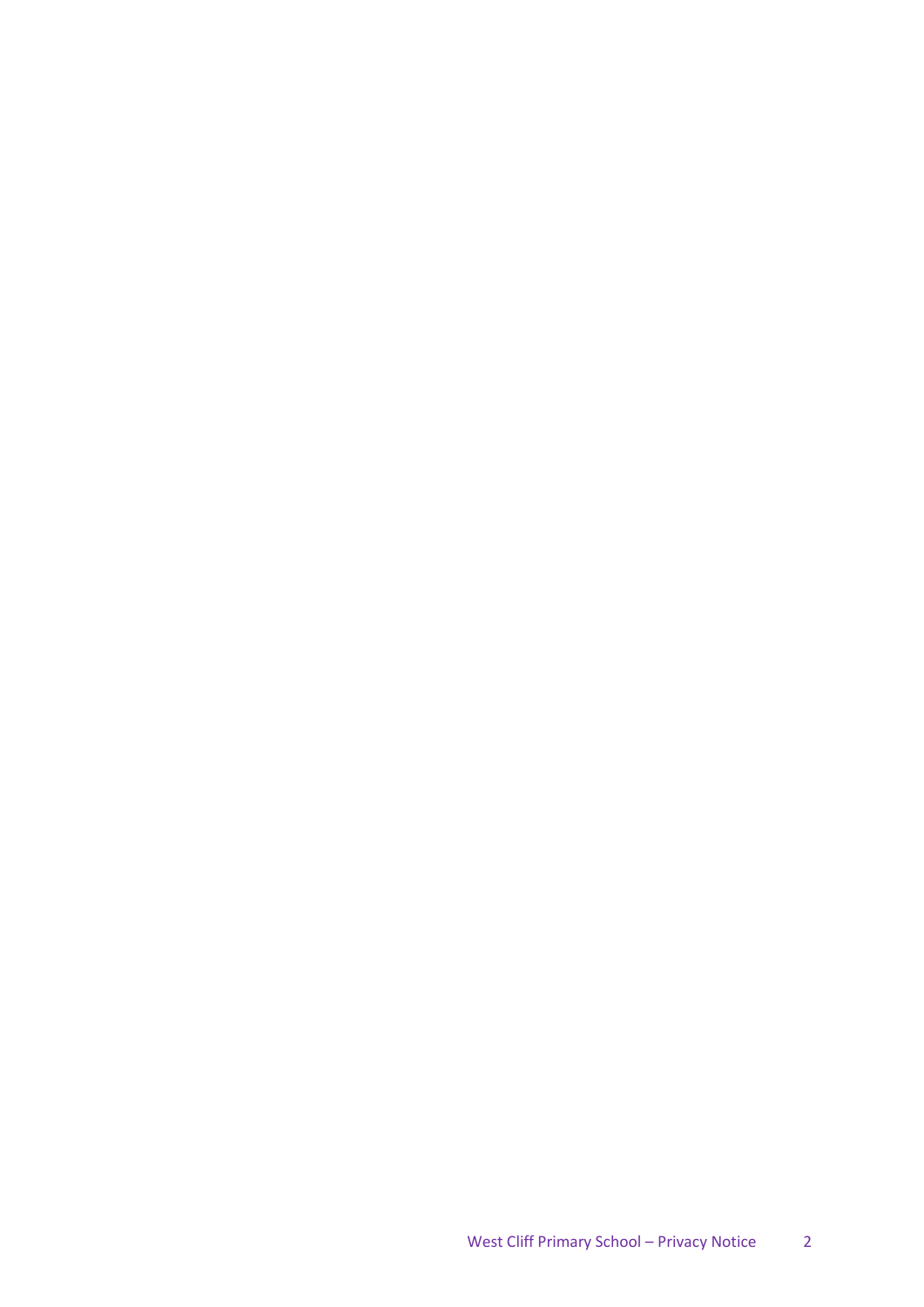## **What information do we collect?**

The categories of information that we collect, hold and share include the following:

- Personal information of pupils and their family members e.g. name, pupil number, DOB and address
- Educational attainment
- Free school meal eligibility
- Attendance information
- Assessment information
- Behavioural information
- Safeguarding information

We will also process certain 'special category' data about our pupils including:

- Relevant medical information- please note that where the pupil has a severe allergy or is thought to be at risk of needing emergency care for a medical issue then this will be shared with all the staff. We may do this in the form of photo identification in the staff room to ensure that all staff are aware of the issues should an emergency situation arise
- Special Educational Needs and Disabilities information
- Race, ethnicity and religion

#### **Why do we collect your personal data?**

We use the information we collect:

- to support pupil learning
- to monitor and report on pupil progress
- to provide appropriate pastoral care
- to assess the quality of our services

Any personal data that we process about our pupils and parents is done so in accordance with Article 6 and Article 9 of GDPR:

Our legal basis for processing your personal data, in line with Article 6(1)(c) include:

- Education Act 1944,1996, 2002
- Education and Adoption Act 2016
- Education (Information About Individual Pupils)(England) Regulations 2013
- Education (Pupil Information) (England) Regulations 2005
- Education and Skills Act 2008
- Children Act 1989, 2004
- Children and Families Act 2014
- Equality Act 2010
- Education (Special Educational Needs) Regulations 2001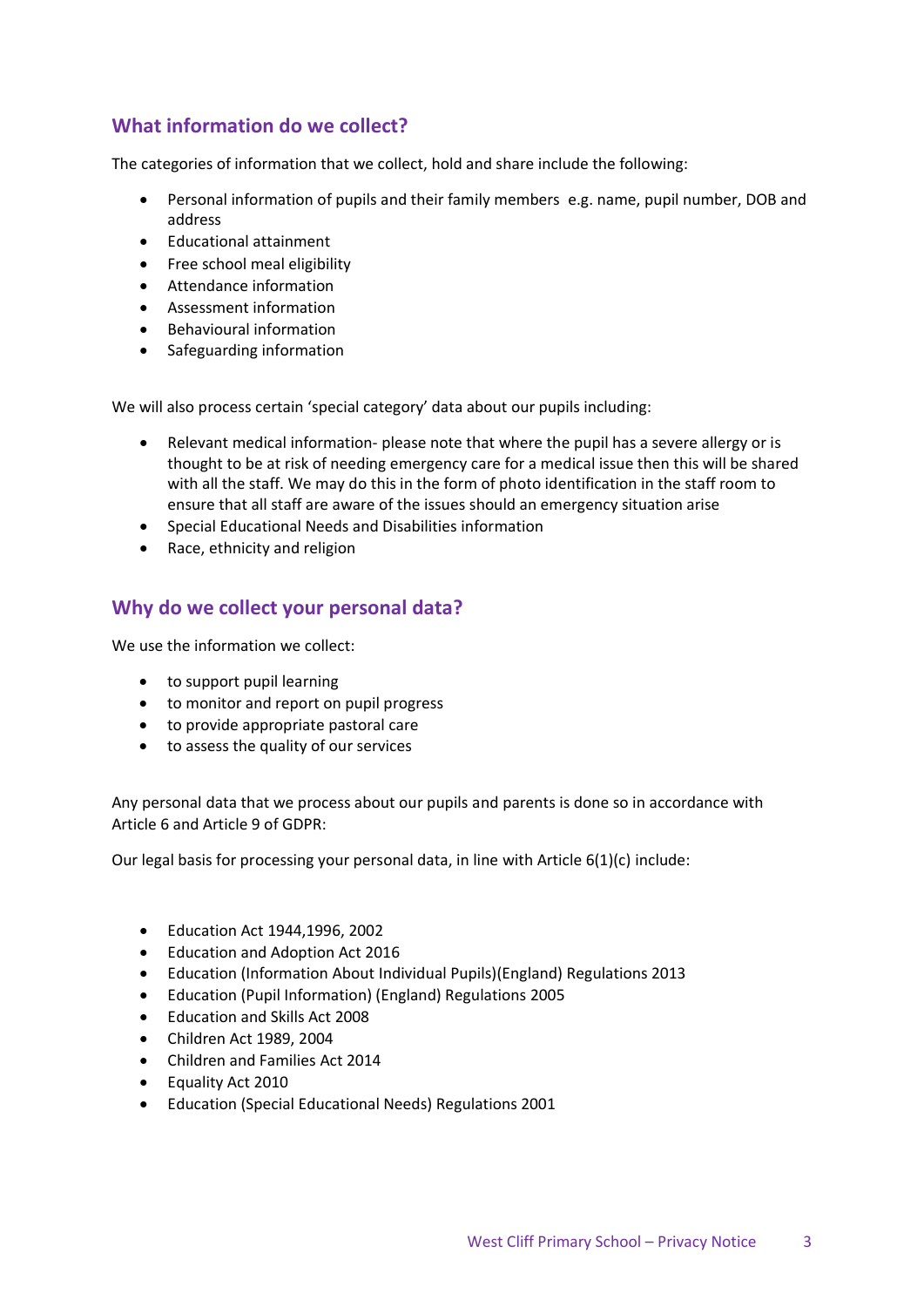We also process information in accordance with Article 6(e) and Article 9(2)(g) as part of the official authority vested in us as Data Controller and for reasons of substantial public interest. Such processing, which is not mandatory but is considered to be in our pupils' interests, include:

- School trips
- Extra curricular activities

Whilst the majority of pupil information you provide to us is mandatory, some of it is provided to us on a voluntary basis. When we do process this additional information we will ensure that we ask for your consent to process this.

## **Who do we obtain your information from?**

Much of the information we process will be obtained directly from you (pupils and parents). We will also process information received from:

- Department for Education (DfE)
- North Yorkshire County Council as Local Education Authority
- Previous schools attended

### **Who do we share your personal data with?**

We routinely share pupil information with:

- schools that the pupils attend after leaving us
- North Yorkshire County Council as Local Education Authority
- the Department for Education (DfE)
- National Health Service bodies
- Yorkshire Endeavour Academy Trust

For more information on information sharing with the DfE (including the National Pupil Database and Census) please go to: [https://www.gov.uk/government/publications/national-pupil-database](https://www.gov.uk/government/publications/national-pupil-database-user-guide-and-supporting-information)[user-guide-and-supporting-information](https://www.gov.uk/government/publications/national-pupil-database-user-guide-and-supporting-information)

We will not share any information about you outside the school without your consent unless we have a lawful basis for doing so.

#### **How long do we keep your personal data for?**

We will keep your data in line with our Information Policy. Most of the information we process about you will be retained as determined by statutory obligations. Any personal information which we are not required by law to retain will only be kept for as long as is necessary to fulfil our organisational needs.